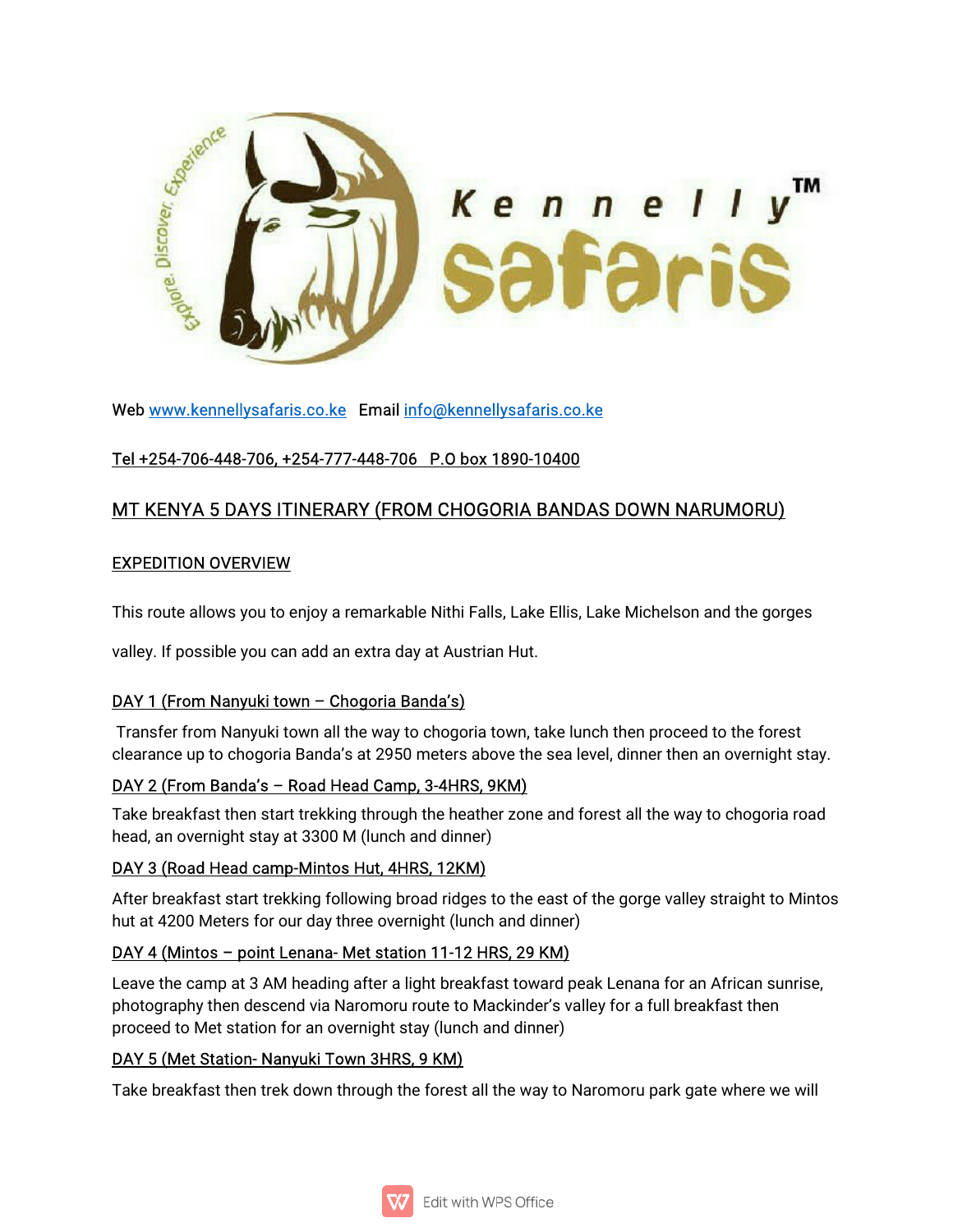catch the transfer to Nanyuki town or other destination

#### INCLUDED

-All park fees and government taxes.

-Accommodation either huts or tent while at the mountain

Services.

-Transport from Nanyuki town to chogoria Banda's and back to Nanyuki town (but we can arrange transfers to any destination at an extra cost).

-Three meals per day while at the mountain (standard continental menu).

-Services of a professional mountain guides, porters and cooks to accompany you throughout your expedition.

EXCLUDED

-Tips and gratuity.

-Laundry.

-Personal items.

- Travel insurance (please confirm you are covered to hike above 3000-5000 meters above the sea level).

-International flights.

-visa to Kenya.

-Any other extras not detailed in the above itinerary.

#### **REQUIRMENTS**

-Good pair of hiking boot.

-Zero degree (F) sleeping bag, NB But we can provide at an added cost...

-Sun screen lotion.

-Gloves or mittens

-.Bandana or Buff.

-Sleeping pads (but we can also provide at an extra cost).

-Head torch.

-Walking poles.

-Heavy climate pants, jackets, moisture-wicking T-shirts, rain gears.

-Gaiters, but not limited to other gears.

## COST

1-3PAX USD950(Non-Residents)